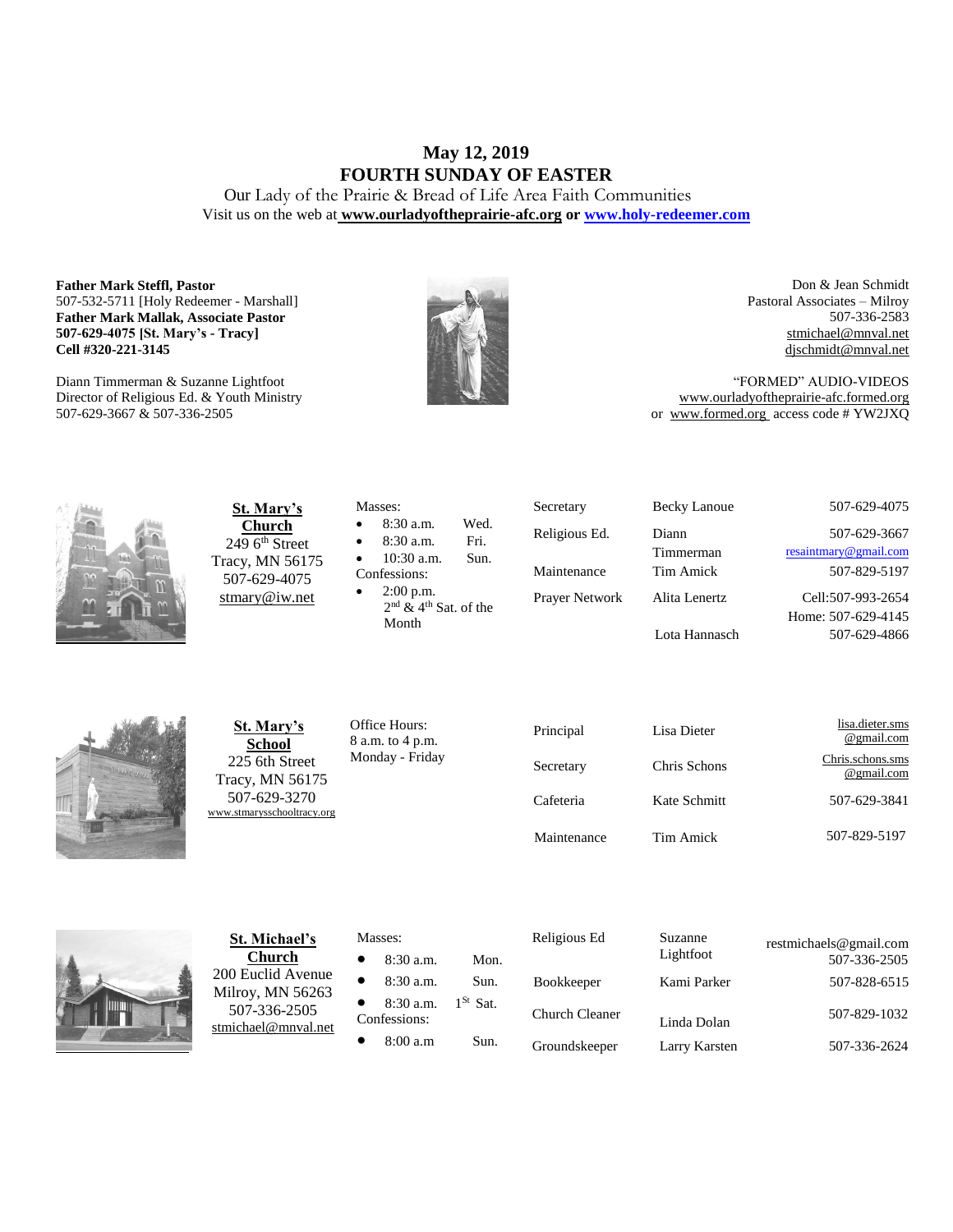#### **UP COMING AT OUR LADY OF THE PRAIRIE AREA FAITH COMMUNITY:**

| Sun. May 12   | <b>FOURTH SUNDAY OF EASTER - HAPPY MOTHER'S DAY</b> |                                                                       |  |  |
|---------------|-----------------------------------------------------|-----------------------------------------------------------------------|--|--|
|               | 8:00 a.m.                                           | <b>Confessions at St. Michael's in Milroy</b>                         |  |  |
|               | $8:30$ a.m.                                         | Mass at St. Michael's in Milroy                                       |  |  |
|               |                                                     | +Mary Lanoue                                                          |  |  |
|               |                                                     | <b>CHWC ROLLS - MILROY &amp; TRACY</b>                                |  |  |
|               | 10:00 a.m.                                          | <b>CCW Rosary at St. Mary's in Tracy</b>                              |  |  |
|               | $10:30$ a.m.                                        | Mass at St. Mary's in Tracy                                           |  |  |
|               |                                                     | $+Dan$ VanDeWiele                                                     |  |  |
| Mon. May 13   | $8:30$ a.m.                                         | Mass at St. Michael's in Milroy                                       |  |  |
|               |                                                     | $+$ <i>Edith Ousky</i>                                                |  |  |
|               |                                                     | Spirit Day at St. Mary's School                                       |  |  |
|               | $6:00$ p.m.                                         | Catholic Daughters meeting in Carlin Hall at Holy Redeemer after Mass |  |  |
| Tues. May 14  |                                                     | Healing & Deliverance Prayer Day at St. Michael's in Milroy           |  |  |
| Wed. May 15   | $8:30$ a.m.                                         | Mass at St. Mary's in Tracy                                           |  |  |
|               |                                                     | +Leona Peterson                                                       |  |  |
| Thurs. May 16 | $8 - N00n$                                          | <b>Adoration at St. Michael's in Milroy</b>                           |  |  |
|               | $8:30$ a.m.                                         | <b>Mass at Country View in Walnut Grove</b>                           |  |  |
|               |                                                     | $+Frank & Evelyn Rys$                                                 |  |  |
| Fri. May 17   | 8:30 a.m.                                           | School Mass, Gr. 5 <sup>th</sup> /6th, Mass at St. Mary's in Tracy    |  |  |
|               |                                                     | Joe & Rosemary VanKeulen                                              |  |  |
|               |                                                     | SCRIP order/pick up at St. Mary's School                              |  |  |
| Sat. May 18   |                                                     |                                                                       |  |  |
|               |                                                     |                                                                       |  |  |

| Sun. May 19 | <b>FIFTH SUNDAY OF EASTER</b> |                                                               |  |
|-------------|-------------------------------|---------------------------------------------------------------|--|
|             | $8:00$ a.m.                   | Confessions at St. Michael's in Milroy                        |  |
|             | $8:30$ a.m.                   | Mass at St. Michael's in Milrov                               |  |
|             |                               | <b>Our Seniors, Vocations &amp; Discernment for our Youth</b> |  |
|             | $10:00$ a.m.                  | CCW Rosary at St. Mary's in Tracy                             |  |
|             | $10:30$ a.m.                  | Mass at St. Mary's in Tracy                                   |  |
|             |                               | +Roger VanOverbeke                                            |  |

**Baptisms:** Contact Priest to set up a date. **Marriages:** Contact Priest at least six months in advance of proposed wedding date. **Hospitalized or ill parishioners**: Contact Priest. **New Ulm Diocese Catholic Charities:** Counseling & Adoptions toll-free 1-866-670-5163

**Pray for safety for all those serving in the military from our families and from our communities especially:** Aaron Moudry, Samantha & Lucas Karnes, Troy Sik, Joe Goodnow, Stuart Stroman, Patrick Carnahan, Brad & Andrea Bond, Travis Davis, Martin Hamsa, Cole DeBlieck, Patricia Baker, Pat Weisbrich, and Troy Baumann.

**Prayer Network prayers for healing for all the sick and other needs in the area faith community especially:** Kevin & Kim Arnold, Linda Bruns, Loanne Johns Dale, Paul DeSmith, Rachel Ewertz, Linda Fultz, Phillip Goblish, Joanie Gruver, Glad Henning, Joseph Horner, Kristen Peterson Kaiser, Bob Kirsh, Mae Kirsh, Mark Lutterman, Beatrice & Ray Maeyaert, Amy McCoy, Bob McCoy, Butch & Jean Polman, Brenda Snyder, Bryan Thill, Lisa Thill, Maurice VanDeWiele, Sloan Wohlman & for 1 special intention. *If you know of someone who should be now removed from the sick list, please let the rectory know. Names will be left on the list for 1 month and then taken off, if you wish them put on again please contact the office we will gladly put them on again.*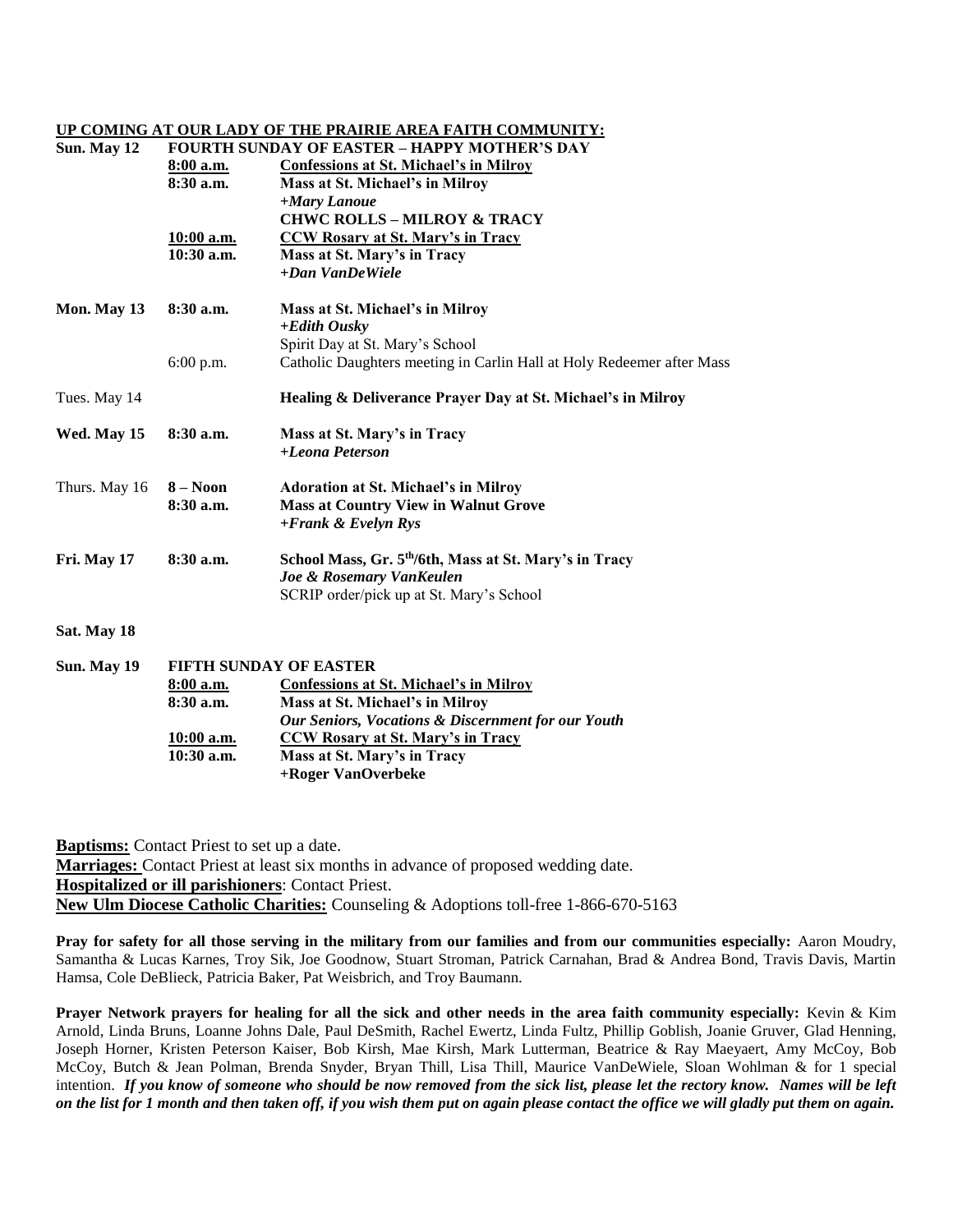

# **OUR LADY OF THE PRAIRIE FAITH COMMUNITY NEWS:**

**NOTE: PLEASE HAVE ANY ANNOUNCEMENTS FOR THE BULLETIN IN BY WEDNESDAY 10:00 A.M.** PLEASE SEND ALL **BULLETIN INFORMATION TO THE CHURCH OFFICE** - e-mail use[: stmary@iw.net](mailto:stmary@iw.net) or call the office 629-4075.

**IF YOU HAVE ANY INFORMATION FOR THE AFC WEBSITE** – E-MAIL IT TO BECKY LANOUE AT [stmary@iw.net.](mailto:stmary@iw.net)

**DID YOU MISS GETTING THE SUNDAY BULLETIN**?- Feel free to look up the website to find the Sunday Area Faith Community bulletin, the Area Faith Community monthly calendar, and other information at the OUR LADY OF THE PRAIRIE WEBSITE: [www.ourladyoftheprairie-afc.org.](http://www.ourladyoftheprairie-afc.org/)

## **CCW NEWS**

**TRACY: Next Large Function**— Our Lady of Fatima: Karen Lanoue & Katie Lanoue **Next Small Function –** St. Joseph: Jan LaVoy & Rosemary Hemmingsen **SHEPHERD OF THE FIELD for 2017-18: For St. Mary's in Tracy – Fr. Ron Huberty**, Church of Sts. Peter & Paul, P.O. Box 49, Ivanhoe, MN 56142-0049, Ordination Date July 15, 1990, Birthday June 2. **MILROY**: Next Funeral is Circle 1. **SHEPHERD OF THE FIELD for 2017-18: For St. Michael's in Milroy –Rev. Germain Rademacher,** Ridgeway, 720 23rd St. N. Apt. 201, New Ulm, MN 56073, Ordination Feb. 23, 1958, Birthday Dec. 4.

*A WORLDWIDE MARRIAGE ENCOUNTER WEEKEND renews the promises you made to each other on your wedding*  day. Experience an enrichment for your marriage that will make your good marriage great! The next available Weekends are Sep 14-15, 2019 in Marshall, MN and Nov 15-17, 2019 in OWATONNA, MN. Early registration is highly recommended. For more information visit our website at: **southmnwwme.org** or contact Miki at [applications@southmnwwme.org](mailto:wmandbethnickles@hotmail.com) or 507-227-8229.

**A NEW VIRTUS TRAINING SESSION** has been added for Monday, May 20, 2019 from 6:00 – 9:00 p.m. at The Campus Religion Center, Marshall & Friday, June 21, 2019 from  $7:00 - 10:00$  p.m. at St. Marys School, Bird Island.

**ANYONE WHO HAS SUFFERED** sexual abuse by a priest or another person involved in Church ministry is encouraged to immediately report such abuse to local law enforcement, regardless of when it occurred, if it has not yet been reported. A listing of all county law enforcement and child protection agencies within the 15 counties of the Diocese of New Ulm is posted on the diocesan Web site at [https://www.dnu.org/report-abuse.](https://www.dnu.org/report-abuse) Victims and survivors of abuse by clergy are also encouraged to contact the diocesan victim assistance coordinator or the bishop's delegate in matters pertaining to sexual misconduct at 1421 6th Street North, New Ulm, MN 56073, or by phone at 507-233-5313, for counseling or other assistance in healing.

## **GRIEFSHARE --NEW SESSION STARTING**

GriefShare features biblical, Christ-centered teaching that focuses on grief topics associated with the death of a loved one. The DVD seminar features nationally respected grief experts and real-life stories of people, followed by a small group discussion about what was viewed. The sessions will begin Wednesday, 6:30-8:00 pm, May 29, in Holy Redeemer Church Gathering Space. Any questions, call Dorothy 507-401-0601, or church office, 532-5711.

**THE KNIGHTS OF COLUMBUS,** annual Tootsie Roll fund drive for helping people with intellectual disabilities, will be held Sunday May 19 after the masses at Milroy and Tracy. Money raised stays locally. Thank-you for your support.

**25TH ANNIVERSARY CELEBRATION –** Thank you for being a part of my 25 years of priestly life. I am grateful to God for the good people with whom I have shared ministry. You all have been a blessing. All are invited to a celebration of my  $25<sup>th</sup>$  anniversary on May 26, 2019 at the Church of St. Philip, Litchfield. The celebration begins with Mass at 10:30 a.m., followed by lunch and an open house reception until 2:30 p.m. I hope many can come to share in the celebration. Blessing to all, Peace, Fr. Brian Mandel.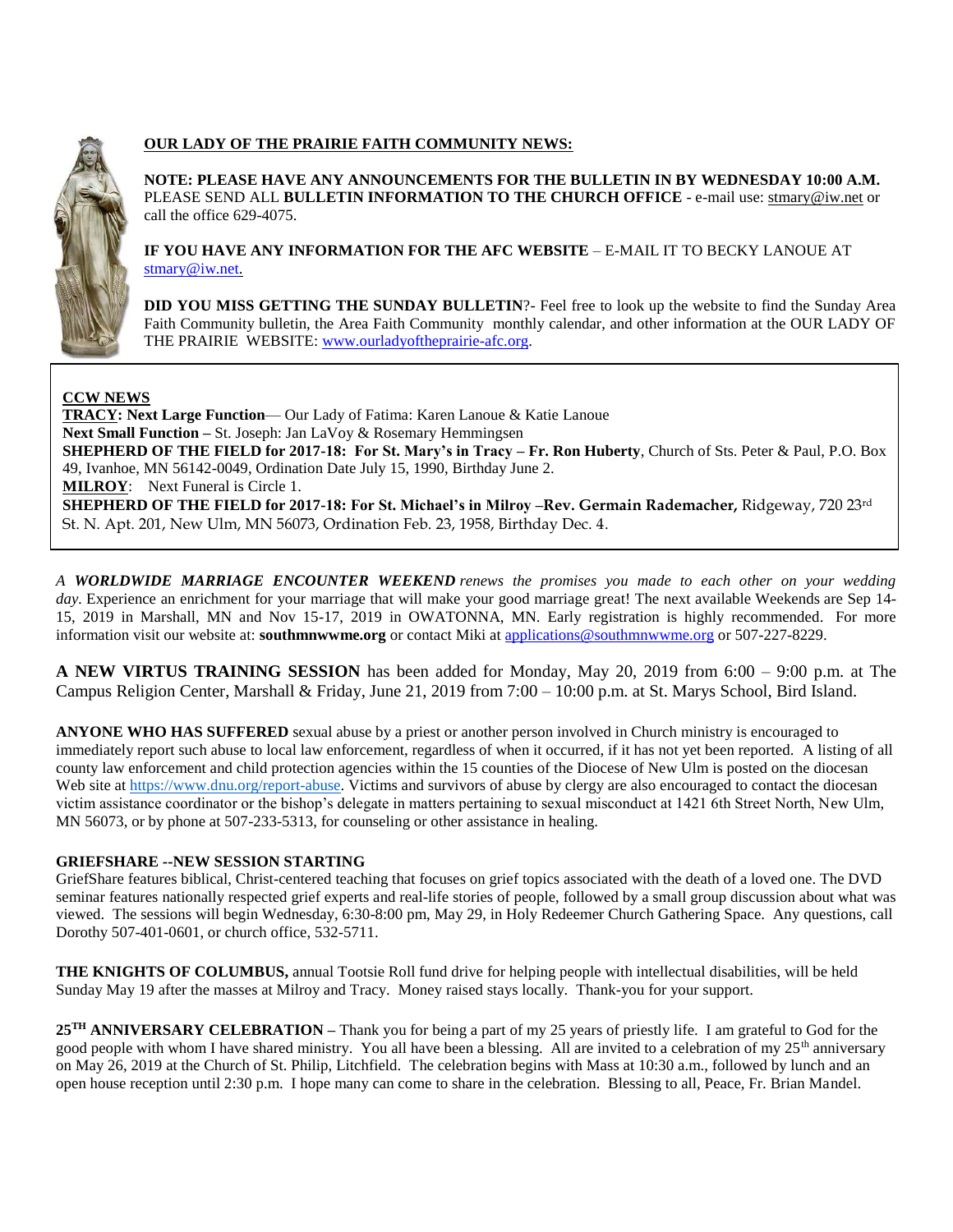**RIVERBEND TEC (TOGETHER ENCOUNTERING CHRIST)** will be hosting a 3-day weekend encounter in Bird Island, June 22-24. TEC has been around in the New Ulm Diocese since the 1970s. Many people from our area have participated in the TEC retreats and many have served in leadership roles on the teams. This 3-day experience is for anyone 16 years or older and will give you the opportunity to go deeper in your faith than maybe you have ever gone before. People who have been Catholics their entire lives have encountered Jesus in new and personal ways during this retreat experience and have had their faith come alive like never before. One participant said, "It was at TEC that I realized that I could have a personal relationship with Jesus. He isn't a God that is just "out there somewhere", but he is real and I felt his unconditional love in a new and powerful way. It changed my life, how I look at my faith and how I experience Jesus in the Eucharist at every mass." Cost of the weekend is just \$65.00. For more information or to download a registration form, please visit the Riverbend TEC website at [www.riverbendtec.org.](http://www.riverbendtec.org/) We invite you to consider attending this Weekend Encounter with Jesus. If anyone has any questions you can call me, Vicky Rasmussen @ 507-212-0048.



# **AREA FAITH COMMUNITY RELIGIOUS EDUCATION NEWS**

**CONFIRMATION CLASS:** Remember you may hand in your **service hours** at any time. Feel free to put them in the back of the church with your homily notes over the summer.

**MAY 19TH IS BACCALAUREATE SUNDAY AT ST. MICHAEL'S AND ST. MARY'S.** Seniors, please get your Senior Surveys in to Diann or Suzanne ASAP!

**VACATION BIBLE SCHOOL IS COMING TO ST. MICHAEL'S ON AUGUST 5-7 TH.** We need several volunteers to make this happen! Prayerfully consider helping us out in any way. Contact Suzanne or Diann if you are interested.

# **ST. MARY'S AREA FAITH COMMUNITY CATHOLIC SCHOOL:**

**Monday, May 13th**, Spirit Day ~ wear your St. Mary's clothing. NWEA Testing for grades 3-6 in the morning, beginning at 9:00. **Tuesday, May 14th ,** NWEA Testing for grades 3-6 in the morning, beginning at 9:00, Group Band Lessons.

**Wednesday, May 15<sup>th</sup>**, Deadline to purchase tickets for the Twins game on June  $11<sup>th</sup>$ , NWEA Testing for grades 3-6 in the morning, beginning at 9:00.

**Thursday, May 16th ,** NWEA Testing for grades 3-6 in the morning, beginning at 9:00**,** Group Band Lessons. **Friday, May 17th ,** Mass at 8:30, prepared by grades 5&6**,** NWEA make up testing in the morning, beginning at 9:45, Preschool "Muffins for Moms", 9:00-9:15**,** Preschool & Kindergarten field trip to Wild Fire, depart from St. Mary's at 10:00. Saturday, May 18<sup>th</sup>, Community Education Youth Soccer League games ~ week 4.

## *Deadline to purchase tickets for the Minnesota Twins baseball game on June 11th is Wednesday, May 15th . Thank you!* **TWINS GAME ON TUESDAY, JUNE 11, 2019 - TWINS VS SEATTLE MARINERS**

- We will be in Section 104, Rows 13-20.
- We have a limited number of seats: 100.
- This will be first come-first serve.
- Tickets are \$42.00 each.
- Price includes a \$10 food voucher that you can use with any vendor.
- 7 o'clock start time
- Transportation not included
- $\blacktriangleright$  Deadline to purchase tickets is May 15<sup>th</sup>.

**Mark it on your calendar! Save the DATE!!!**

ALUMINUM CANS FOR THE **TECHNOLOGY FUND** for St. Mary's School can be dropped off in the wagon behind St. Mary's Church.

**ST. MARY'S SCHOOL WEEKLY CALENDAR RAFFLE WINNERS:** May 3 \$100 – Brent Pengeon; Grandparents Day Winner \$500 – Heidi Morgan; May 10 \$100 – Harlan Magnuson.

**ST. MARY'S SCHOOL MEMORIALS** in memory of Clara Andrews and Mary Lanoue.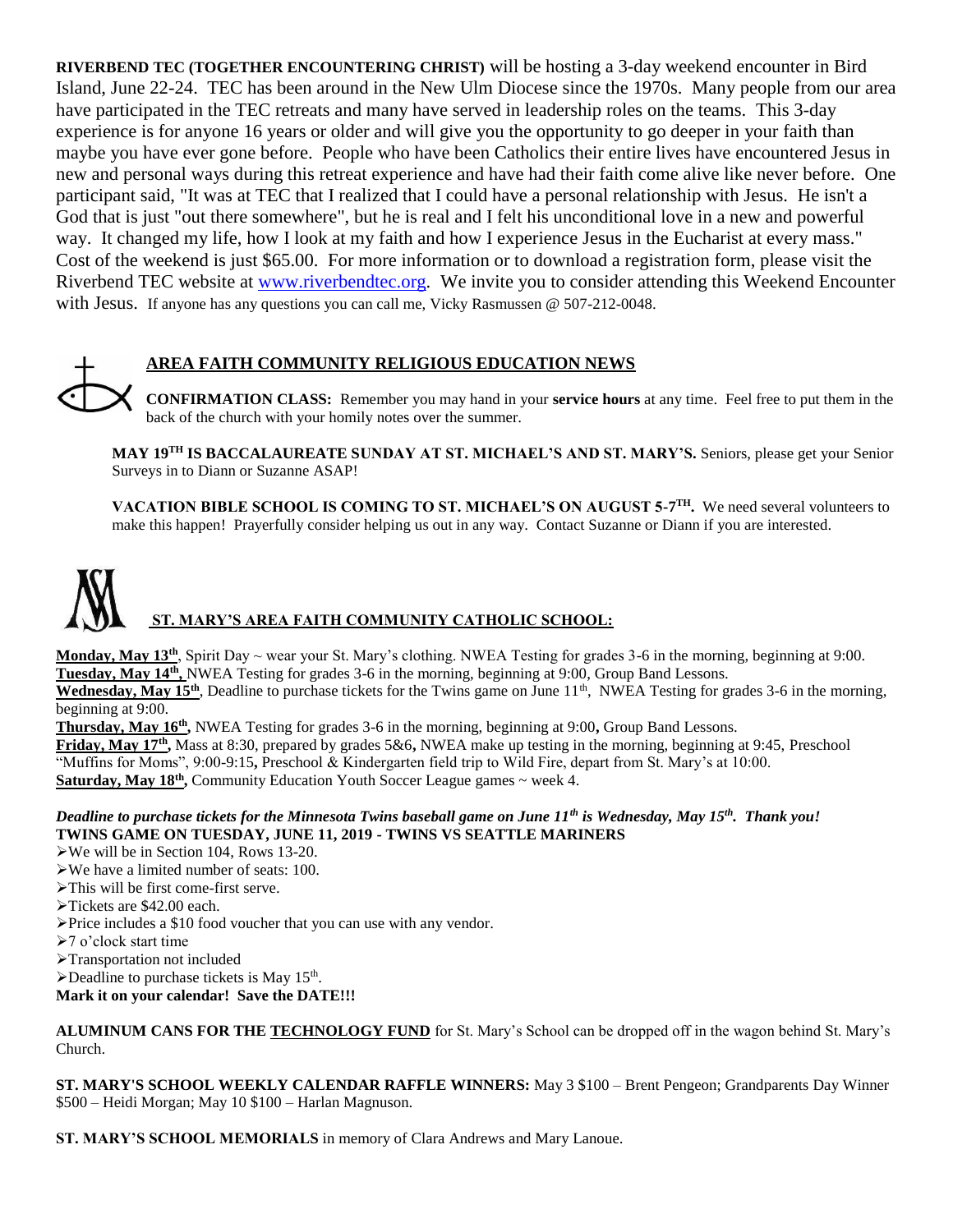**WOULD YOU LIKE TO SPONSOR A STUDENT'S TUITION?** Tuition at St. Mary's school is only \$1,875.00 a year for one child, or about \$200 a month. What a great investment in the future! Contact the school or parish office if you would like to help. Thank you

## **NEWS FROM ST. MARY'S IN TRACY**



**LOCKING THE CHURCH**: St. Mary's basement will be locked at about 2:30 p.m. and the upper church about 6 p.m. If you need to get a pie see Jan LaVoy or one of the staff to let you in. If you need to get inside for meetings or other needs, contact Keith Schons 507-629-4289 or Jan LaVoy 507-829-2755 to get the doors opened for you.

**IF YOU ARE UNABLE TO ATTEND CHURCH**, and live in Tracy, you may receive communion weekly. Please contact Jeanine Vandendriessche @ 507- 212- 2018 for information.

**DUE TO U.S. & GUATEMALA POSTAL REGULATIONS** we will not be able to send cards along with our Mission of Love donations next year, so I DO NOT NEED you to save your used cards. Thank you for all in the past. Alita

**REGULATIONS FOR ST. MARY'S CALVARY CEMETERY.** All artificial decorations must be removed 1 week after Memorial Day or they will be removed and disposed of. No planting of any kind on or around grave site. Potted plants must be placed on foundation or in a stand, and must be removed 1 week after Labor Day. The cemetery is not responsible for any damaged or stolen articles.

**BIBLE STUDY FOR MOMS.** The group is for Moms of all ages. We will meet on Tuesdays at 8:00 PM starting on June 11<sup>th</sup> thru July 23rd, seven Tuesdays, in Tracy at St. Mary's Church Basement. Parenting can be hard and Moms feel the weight of that responsibility. *Mom Set Free* is a study about looking to God for strength and wisdom to equip Moms to parent in the way God intends. Women can order a Bible study workbook *Mom Set Free* on Amazon or Lifeway, but workbooks are not required to attend. No RSVP needed, please come join us. Contact Molly Peterson with questions at (605) 421-0867.

**ST. MARY'S CCW FUNERAL COMMITTEE** is looking for additional workers. This Committee is a group of parishioners that are willing to work funerals. Since the formation of this committee the guilds no longer are asked for workers, just cakes and salads. Depending on how many funerals we have in a year, you are usually asked to work a couple of times each year. Men are very welcomed and appreciated to be part of this worker list. Please contact Kathy Swift 507 828-1061 or Elise Lanoue 629-3252. Thank you to all who are or have been on this list. Serving our parish family in this manner is an honorable service.

WE DID IT!! Yes we have received enough money and have gotten the blessing of Father Steffl to get the go ahead on our building project. Just waiting for the okay from the Diocese Building Committee. Thank you to all those who contributed!! We really appreciate your generosity...BUT we are still looking for more donations as we want to keep moving with our coffee station for Phase II and then new flooring and paint for the main hall. So keep the donations coming. Now we are LOOKING FOR HELP on Friday, May 31st at 12:30 p.m. to start taking out all the items in the cupboards and kitchen area before we begin. Also needed are strong men and boys to help on Saturday, June 1st to take out cupboards, stoves, freezers and the dishwasher. So if you are willing, please call Elise Lanoue 829-8448 or Jan LaVoy 829-2755. The more help the lighter the work load for everyone. Thank you.

**ST. MARY'S GARDENS & QUILTS TOUR--Wednesday, July 10, 2:00 pm-8 pm with July 11 rain date. We are planning to tour** in the Lake Shetek and Garvin area this year. If anyone knows of someone that would like to be featured on our tour (gardens or quilts), please contact one of the committee: Jolynn Johns, Becky Averill, Rose Goltz, Jan LaVoy, Fr. Mark Mallak or Elise Lanoue. Anyone wanting to assist with this event in any way, please contact the committee. Thanks to those that stopped at our booth during the Women's Expo this weekend. Raffle tickets are available from any committee member. Prizes this year are a 60x70 Cuddle Throw by Jolynn Johns, Garden Wagon Package, and 2 St Mary's Pie Certificates.

**MONTH FOUR: "I HAD A DREAM!"** Your baby's brain has begun maturing – a process that will continue until she is about 14 years old. Her eyelids are now sealed and will re-open at 7 months. Her taste buds are now working. Nutrients consumed by her mother are passed on to her within an hour or two. Three hundred quarts of fluid a day are sent to the baby via the umbilical cord. Fine hair begins to grow on head, eyebrows and eyelashes. Facial expressions similar to parents of the baby can be seen at this time. This month REMS (rapid eye movements) have been recorded – a sign of dreaming. Your baby is now about 9 inches in length. Thank you for praying!

**COFFEE IS ALWAYS AVAILABLE,** ground & whole beans, \$10/bag. Contact Alita Lenertz, 507-629-4145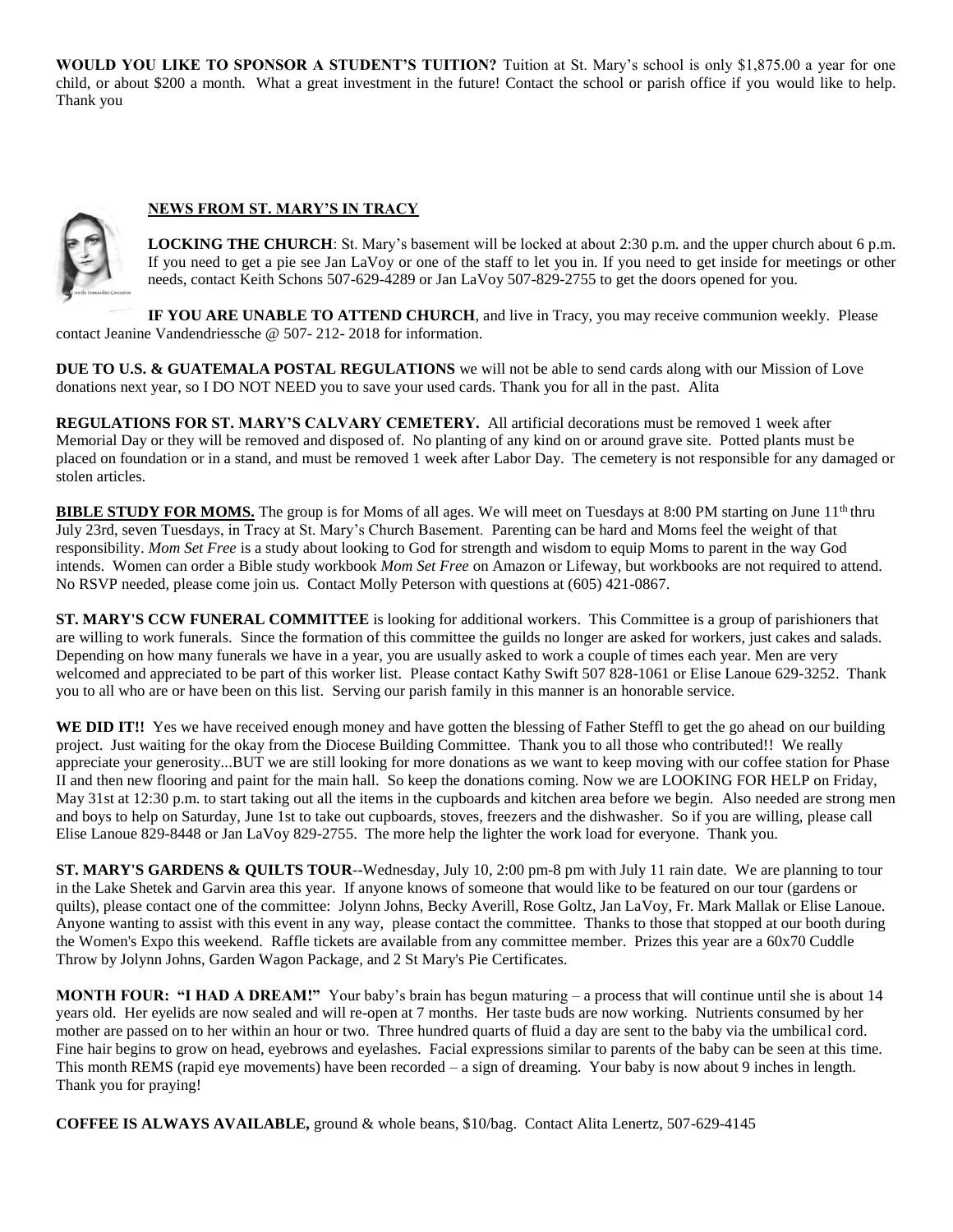#### **OUR GIFTS TO GOD: May 5, 2019**

.

**Adult:** \$3,550.00 **Youth**: \$4.00 **Loose Plate**: \$151.00 **TOTAL**: \$3,705.00 **Total needed/week**: **\$3,923.07**

**Liturgical Ministers for Sunday, May 19, 2019 at 10:30 a.m.**

**Gifts:** Heidi Morgan Family **Lectors:** Kathy Brockway **Cantor:** Jen LaVoy **Eucharistic Ministers:** MaryJo Henkel, Lisa Dieter, JoAnn Borchert, Colleen Schillar, Lisa Schaar **Servers:** Hallee Roggatz, Brok Roggatz, Connor Lanoue **Ushers:** Dave Lenertz, Bill Brockway, Richard Krueger, Dave Dieter **Money Counters: May 20, 2019 –** Patty Lessman & Jan Griffith **Prairie View Nursing Home Communions:** May 22 – Fr. Mark, May 29 – Marianne, June 5 - Alita



## **NEWS FROM ST. MICHAEL'S IN MILROY**

**ADORATION** is held at St. Michael's Every Thursday from 8:00 – Noon in the CHAPEL at the Rectory. Everyone is encouraged to come spend some time with Jesus. If not an hour – just come for a short visit. **HE LONGS TO SEE US!**

**ST. MICHAEL'S COULD USE MORE MASS INTENTIONS**. If you wish to have a Mass said for a special intention or a deceased Member of your family or community, please contact the St. Michael's office or put in an envelope and turn in the name/names or intention with \$10.00 per mass. Thanks – We will be happy to put them on the calendar. God Bless.

**Stewardship Report for May 5, 2019 Adult:** \$1,005.00 **Student:** \$-0- **Loose Plate**: \$389.00 **TOTAL**: \$1,394.00 **Total needed/week: \$1,500.00**

**Liturgical Ministers for Sunday, May 19, 2019 at 8:30 a.m. Gifts:** Jamie Larsen Family **Organist:** Carole Snyder **Cantor:** Neil Dolan **Lector:** Neil Dolan **EHMC:** Jean Schmidt, Robin Hauger, Linda Dolan, Anthony Dolan, Andrea Dolan, Joni Baune **Servers:** Andrew LaVoy, Sydney LaVoy, Brianna Duscher **Ushers:** Melvin Welu, Gary Bitker, Daryl Leach, Don Zeug **Money Counters:** Ken Parker, Don & Alice Zeug, Jeanette Bitker